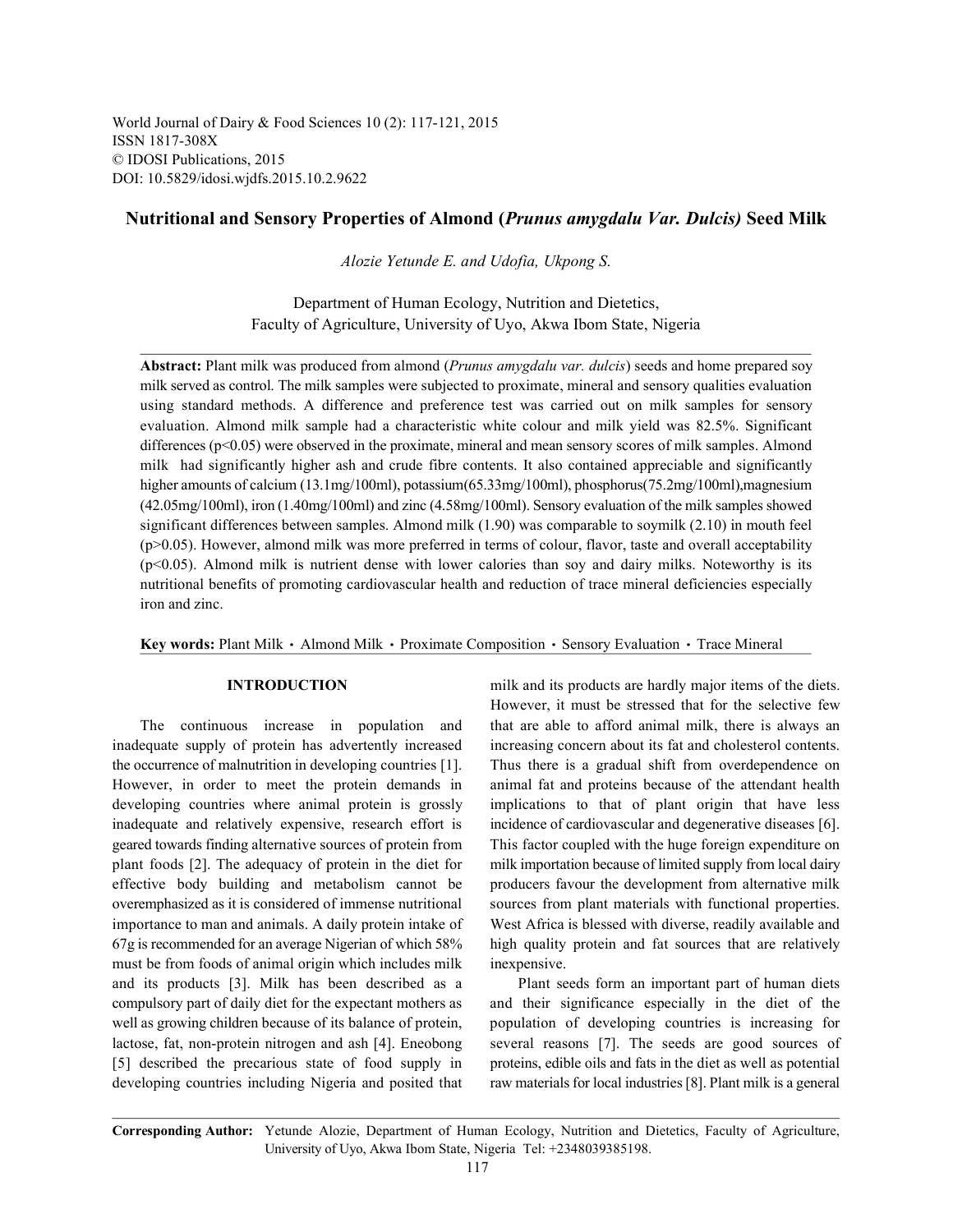term for a product that is derived from a plant source that **MATERIALS AND METHODS** resembles milk but contains neither milk fat nor other important dairy product [9]. The similarity of the **Sample Collection:** The mature ripe almond fruits were functional properties, nutritive value and sensory obtained by hand picking from trees located in the annex characteristics of these milk analogues allow them to be and town campuses of the University of Uyo, Uyo Akwa used as substitutes for animal milks [10]. Ibom State located in South-east Nigeria in February,

alternative to animal milk. These alternatives have been procured from Akpan Andem Market in Uyo Local characterized by a profile of healthy fatty acids and Government Area. carbohydrates with low glycaemic index as well as constituents of vitamins B and E, antioxidants **Sample Preparation:** The collected almond fruit was (Phytosterols and/or polyphenols) and dietary fibre. They sorted to remove the spoilt and/or infested ones. They are also rich sources of potassium and low sodium thus were washed, peeled and pulp scrapped off with a knife to promoters of healthy balance of electrolytes as well as obtain the kernel. The kernels were sundried for four days good calcium/phosphorus ratio. Development of milk and cracked along the ventral sutures to obtain the nuts. substitutes extracted from plants serves as an alternative One kilogramme of the nuts was dehulled after soaking in source of producing acceptable nutritious drinks. Among hot water then rubbing off the skin between fingers. Milk the sources of vegetable milk, soybean has received the was extracted from the dehulled nuts by soaking in highest research attention while little attention has been deionized water at 4°C for six hours after which it was given to bambara groundnut [11], baobab [12], peanut drained, rinsed and wet milled in a kitchen blender [13], melon seed [14], tigernut [15] and breadfruit [16] but (Kenwood, England) using maximum speed with nuts to no attention has been given to underutilized seeds such water ratio as 1:3  $(w/v)$  for five minutes. The resultant as almond seeds. Slurry was strained through a double layered cheese

common fruit in Nigeria. The outer flesh is commonly 200g of granulated sugar in 50ml water) was added to the eaten by children and the kernel often thrown as waste. It filtrate which was homogenized and pasteurized at  $121^{\circ}$ C belongs to the family Roseceae and genus, prunus. It is a for fifteen minutes. The milk extract was flavoured with drupe with a thick leathering grey-green exocarp called the 15ml vanilla essence prior to bottling in sterilized screw hull. It has been shown to be a nutritious food with a 100 capped plastic bottles and stored at 4°C. The control gram serving providing more than 20% of the daily value vegetable milk sample, soybean milk was processed using of riboflavin, niacin, vitamin E, calcium, iron, magnesium, the Illinois method described by Iwe [18]. manganese, phosphorus and zinc. The same serving size is also a good source (10-19% RDI) of thiamine, vitamin **Chemical Analysis:** The plant milk samples was analysed B6 and folate; choline and the essential mineral for proximate composition using standard methods potassium. They are also rich in dietary fiber, described by AOAC [19]. Mineral analysis was carried monounsaturated fats and polyunsaturated fats which out using the dry ashing method. Calcium, iron, potentially may lower LDL cholesterol [17]. Typical of magnesium and zinc were determined using absorption nuts and seeds, almonds also contain phytosterols such spectrophotometry, potassium and sodium by flame as beta-sitosterol, stigmasterol, campesterol, sitostanol photometry and phosphorus by molybdovanadate and campestanol, which have been associated with method. cholesterol-lowering properties [17]. The call for food diversification through the promotion and wider **Sensory Evaluation:** Sensory evaluation was conducted application of underutilized indigenous food plants that in two stages. The first stage was conduction of a are traditionally known will add to food security and could difference test. Triangle test described by Iwe [20] was be a viable option in ameliorating shortage of protein used. Twenty panelists consisting of staff and final year among the populace in developing countries. The aim of students of the Department of Human Ecology, Nutrition this study is to ascertain the potential of almond fruit seed and Dietetics, University of Uyo were divided into two as a plant milk source and evaluate its chemical and groups (A and B). The samples were three digit coded. sensory characteristics. Group A was presented with two almond milk samples and

Milk from nuts, seeds and grains represent an 2014. Soybean, granulated sugar and vanilla essence were

Almond (*Prunus amygdalu var. dulcis*) is a cloth. 200ml sugar syrup (Made by boiling and cooling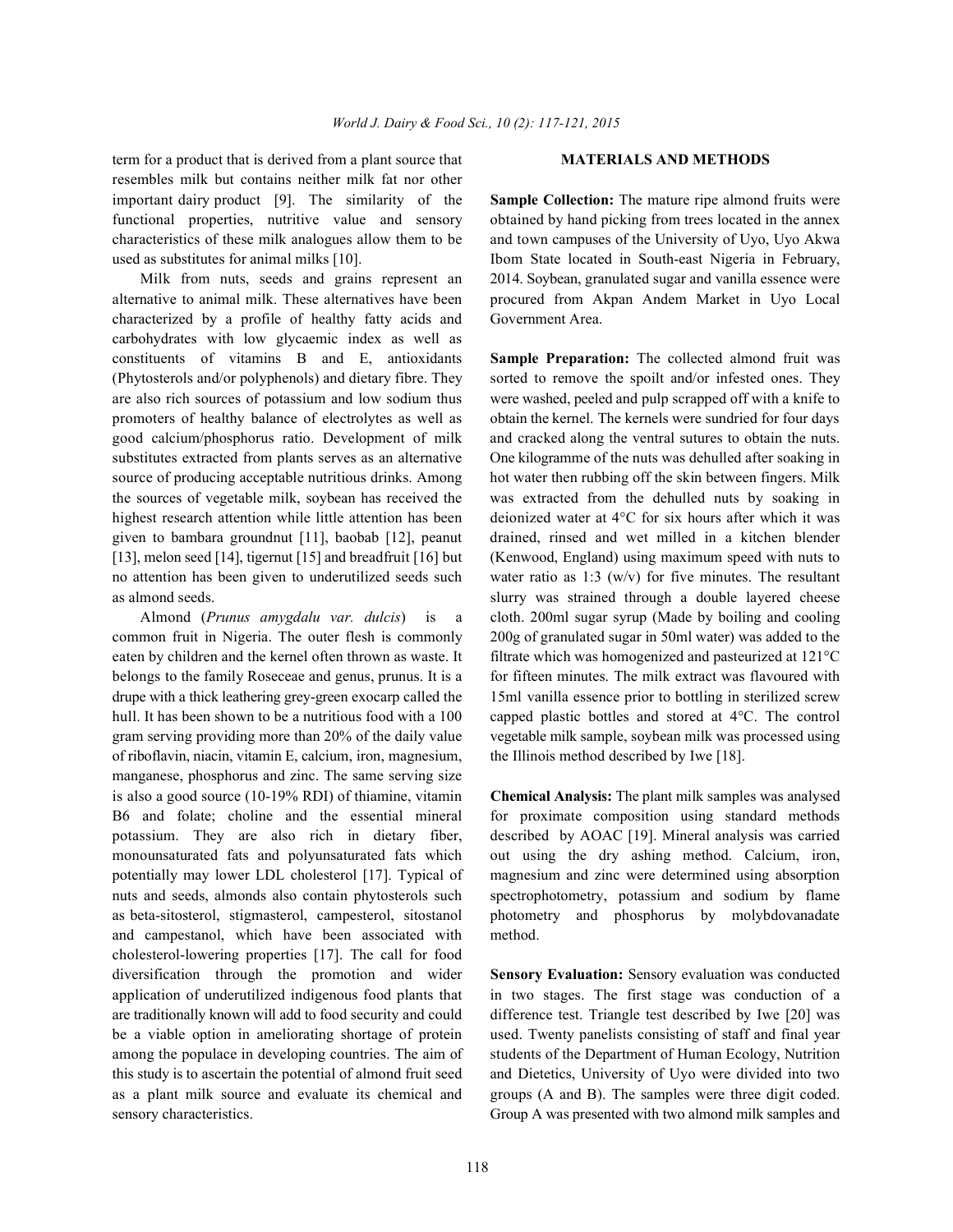samples of soymilk and one of almond milk in a [14, 16, 21]. The higher ash content of samples in this randomized manner and were asked to identify the odd study in comparison with dairy milk is suggestive of the sample as well as indicated degree of difference and the richness of the samples as micronutrient sources. more acceptable sample. The second stage was a Noteworthy is the crude fibre content of the almond milk consumer preference test which involved the presentation which was significantly higher than value obtained for of the two vegetable milk samples that were three digit soymilk and an advantage over dairy milk as it will aid coded to a panel of twenty members who were familiar stomach motility. The carbohydrate content of milk with plant milk products and rated the products on a nine samples in this study were lower than the values reported point hedonic scale where 1=Excellent, 5= neither like nor for dairy milk (5.0%), human milk (6.8%) and melon seed dislike and 9=Very poor for parameters of colour, taste, milk (5.90%) [16, 21]. Energy values obtained for the milk mouth-feel, flavor and overall acceptability. Samples in this study were lower than cow's milk

## **RESULTS AND DISCUSSIONS**

composition of milk samples is shown in table 1. significant differences between the milk samples in all Significant differences were observed between the mineral assayed. The values obtained for almond milk samples in all parameters evaluated with exception of were generally higher ( $p<0.05$ ) except for sodium. The moisture and crude fat contents. Almond milk showed variation in the mineral composition of the milk samples is significantly higher values of ash, crude fibre and a reflection of their ash content which was significantly carbohydrate contents. Moisture level obtained in this higher in almond milk. Mineral composition of plant milk study for both samples were similar to values reported for samples have been reported to vary with the level of melon seed milk (88.0%) and cow milk (87.10%) [21]. minerals in the seed of extraction, extraction method, Concentration of other nutrients and specific gravity of seed/extractant ratio among others [16. Almond milk milk samples is affected by moisture level [21]. The protein sample contained appreciable amounts of calcium, content of soymilk was significantly higher than that of magnesium, potassium and phosphorus. Almond milk has almond milk. Protein value obtained for almond milk in this been reported to lessen resistance of veins and arteries study (1.70%) was lower than value reported for melon resulting in better flow of blood, oxygen and nutrients due seed milk (3.67%) reported by Akubor [14] and benniseed to the presence of these natural minerals [24]. The milk (2.86%) [22]. It was also lower than values of protein observed level is expected as almond seeds have been in dairy milk (3.30 and 3.50%) [21, 23]. It is however reported to be rich sources of these minerals [25]. The noteworthy that protein content of almond milk (1.70%) high potassium low sodium content of almond milk is a obtained in this study was higher than value reported for plus in the promotion of cardiovascular health making melon seed milk (1.30%) [21]. Generally, the composition almond milk an especially good choice in protecting and balance of amino acid of milk samples is of greater against high blood pressure and atherosclerosis. The importance than quantity of protein. The amount of fat in amount of trace minerals, iron and zinc in almond milk almond milk (3.40%) met the minimum requirement level of samples is appreciably high. Values obtained for iron 3% specified by Codex Alimentarius [23] and was similar (1.40mg/100ml) was higher than values for soy milk (p>0.05) to value obtained for soymilk (3.2%) in this (0.58mg/100ml) and the previously reported values for study. The total ash content of almond milk was higher soymilk (0.56mg/100ml) [9] African breadfruit (0.40 than values reported for dairy milk (0.70%), melon seed 0.52mg/100ml) [16] and dairy milk (0.1-0.3mg/100ml) [23].

one sample of soymilk while group B were presented two milk (1.62%) and *Treculia africana* seed milk (0.89-0.96%) **Statistical Analysis:** Data on proximate and mineral lower (p>0.05) than that for soybean milk (57.36kcal). Fat analyses were presented as mean of triplicate analyses and carbohydrates are the major energy sources in a while mean of sensory scores for each attribute was based given food sample. Thus the contribution of these on twenty judgments and subjected to Student's t- test. components to the energy value of almond milk (48.6kcal) Means were considered significant at probability level is similar to value obtained for the same components in of 5%. melon seed milk (50.97kcal) and are sufficient as energy (68.3kcal).The energy value for almond milk (55.4kcal) was sources thus producing a protein sparing effect [21].

**Proximate Composition:** The result of the proximate milk samples is shown in table 2. Results showed **Mineral Composition:** The mineral composition of the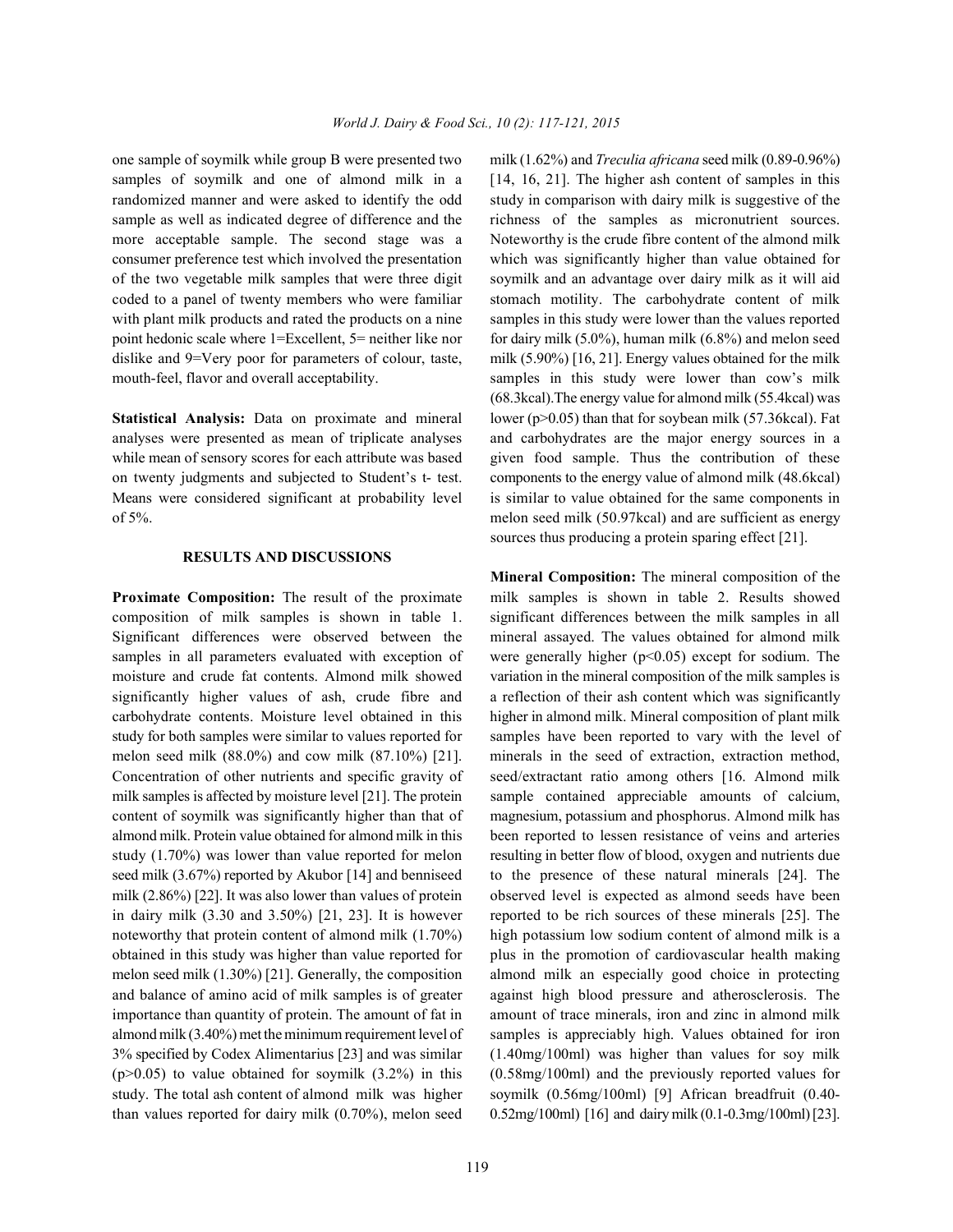Table 1: Proximate composition of plant milk samples (g/100ml)

| Parameters         | Soymilk           | Almond Milk       |
|--------------------|-------------------|-------------------|
| Moisture           | $88.12 \pm 0.20a$ | $86.11 \pm 0.3a$  |
| Protein            | $2.36 \pm 0.24a$  | $1.70 \pm 0.20$   |
| Fat                | $3.20 \pm 0.15a$  | $3.40 \pm 0.18a$  |
| Ash                | $0.84 \pm 0.10h$  | $3.04 \pm 0.05a$  |
| Fibre              | $0.70 \pm 0.04b$  | $1.25 \pm 0.10a$  |
| Carbohydrate       | $4.78 \pm 0.14a$  | $4.50 \pm 0.20a$  |
| Energy value(Kcal) | $57.36 \pm 0.22a$ | $55.40 \pm 0.45a$ |
|                    |                   |                   |

Mean of ten samples± SD \*Values with different alphabets following along the same row is significantly different at  $p<0.05$ 

Table 2: Mineral composition of plant milk samples (mg/100ml)

| Parameters | Soymilk            | Almond Milk       |
|------------|--------------------|-------------------|
| Calcium    | $3.90 \pm 0.02$    | $13.10 \pm 0.05a$ |
| Phosphorus | $49.00 \pm 0.14b$  | $75.20 \pm 0.13a$ |
| Magnesium  | $30.00 \pm 0.10$   | $42.05 \pm 0.10a$ |
| Potassium  | $50.00 \pm 0.15$ h | $65.33 \pm 0.03a$ |
| Sodium     | $25.00 \pm 0.20$   | $6.38 \pm 0.00a$  |
| Iron       | $0.58 \pm 0.12b$   | $1.40 \pm 0.05a$  |
| Zinc       | $0.70 \pm 0.17$    | $4.58 \pm 0.10a$  |

Mean of ten samples± SD \*Values with different alphabets following along the same row is significantly different at  $p<0.05$ 

Table 3: Sensory qualities of plant milk samples

| Parameters            | Soymilk           | Almond Milk      |
|-----------------------|-------------------|------------------|
| Colour                | $3.25 \pm 1.48$ h | $2.15 \pm 0.50a$ |
| Mouthfeel             | $2.10 \pm 0.24a$  | $1.90 \pm 0.23a$ |
| Flavour               | $3.90 \pm 0.64$ h | $2.50 \pm 0.05a$ |
| Taste                 | $3.00 \pm 1.89$ h | $2.10 \pm 0.08a$ |
| Overall Acceptability | $3.20 \pm 0.20$   | $1.70 \pm 0.15a$ |

Mean  $\pm$  SD \*Values with different alphabets following along the same row is significantly different at  $p<0.05$ 

The zinc value (4.58mg/100ml) was also higher than values reported by authors for plant milk such as *Treculia africana* (0.32-0.42mg/100ml), soy bean milk (0.7mg/100ml), melon seed milk (0.38mg/100ml) and African yam bean milk (3.25mg/100ml) [16, 21, 22].The level of zinc obtained in this study for almond milk suggests that its consumption will contribute greatly to the reduction of "Hidden hunger" in the developing world including Nigeria where 27.5% and 26% of under-fives suffer from varying degrees of iron and zinc deficiencies respectively as a result of prevalence of infectious and parasitic diseases [26].

**Sensory Qualities:** Result of difference test conducted using triangle test indicated significant difference between the samples as thirteen of the judges were able to correctly identify the odd sample where a minimum of sensory scores were however significantly higher for eleven correct answers was needed to establish significance at 5% [20]. The degree of difference (mean of panelists scores) indicated by the thirteen judges who correctly identified the odd sample when calculated on a four point scale (where slight =1, moderate=2, much=3 and extreme=4) was 1.2 which is equivalent to slight [27]. The triangle test revealed that the odd sample was more acceptable as eleven out the thirteen judges who were able to identify correctly the odd sample found the almond milk sample more acceptable  $(p<0.05)$  [27]. The mean sensory scores of milk samples for preference test on a nine point hedonic scale are presented in table 3. The result indicated significant differences between samples. Milk samples were comparable in mean sensory scores for mouth-feel. The similarity in mouth feel may be attributed to the fat content of the samples which were similar as fat is known to be associated with good mouth feel. Mean almond milk samples in colour, flavor, taste and overall acceptability as values were closer to 1(Excellent). However milk samples in this study were both acceptable as mean sensory scores for all attributes were below the average score of 5.0.

### **CONCLUSION**

Almond milk is nutrient dense if compared to other plant milks such as soybean. Its high content of fibre and potassium is essential for gastrointestinal and cardiovascular health. Its high level of trace minerals especially iron and zinc is of great nutritional significance especially in the developing world where iron and zinc deficiencies are high and the fact that dairy milk has relatively low levels of these minerals.

### **REFERENCES**

- 1. Siddhuraju, P., K. Vijayakumari and K. Janardhanan, 1996. Chemical composition and protein quality of little-known le gume, velvet beans (Mucuna pruriens (L) DC). J. Agric. Food Chem., 44: 2636-2641.
- 2. Nsofor, L.M. and O. Maduko, 1992. Stabilized soymilk for ambient tropical storage: A preliminary report. International Journal of Food Science and Technology, 27: 573-576.
- 3. FAO, 1991. Guidelines for Slaughtering, Meat Cutting and further Processing. FAO Animal Production and health paper No. 91, pp: 170.